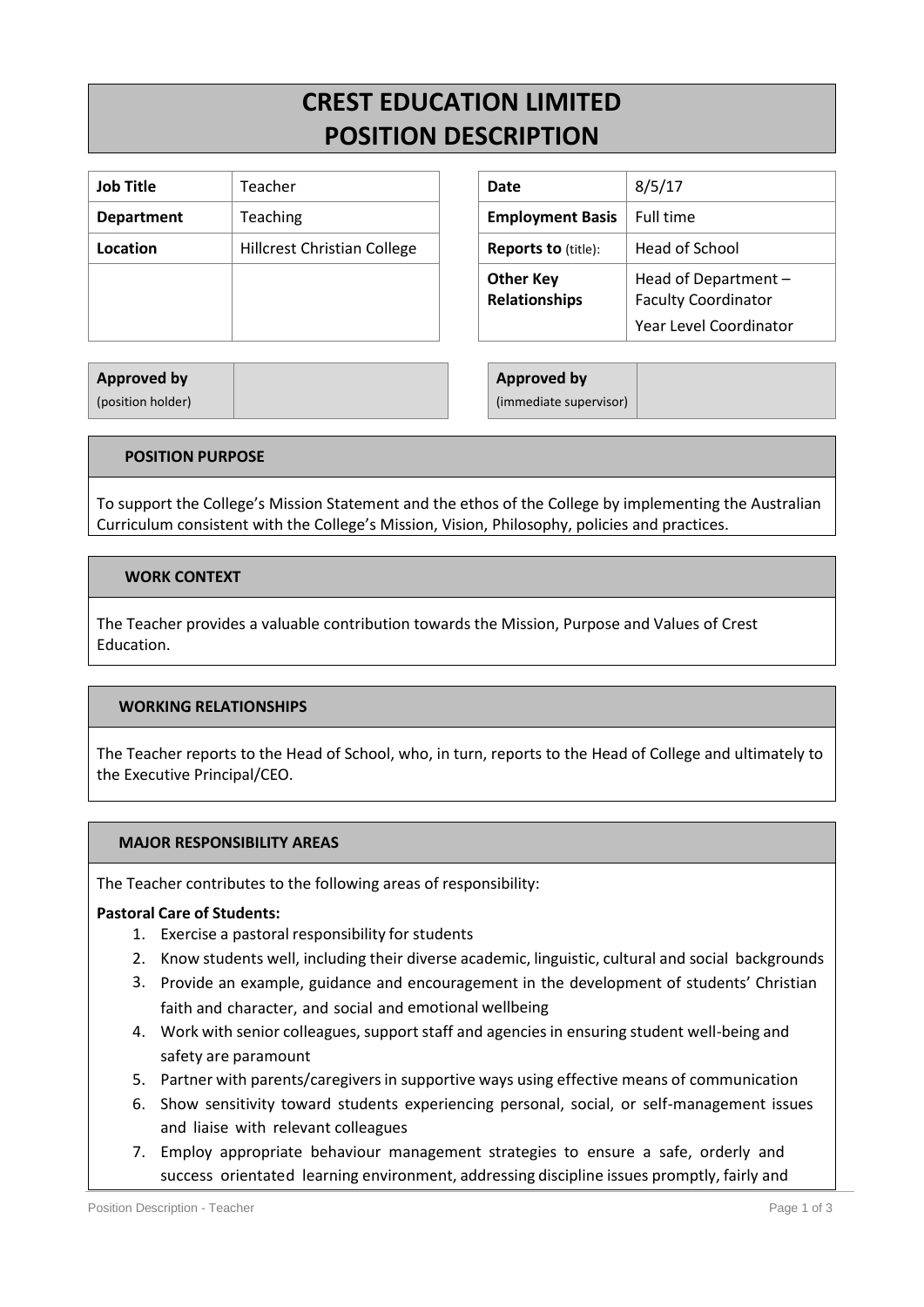respectfully

- 8. Lead and organise regular class devotions
- 9. Follow up students in regards to lateness and absences by liaising with parents and senior staff.

# **Professional Engagement**

- 1. Support College-wide and sub-school priorities in terms of curriculum and professional development
- 2. Maintain high quality, positive and effective working relationships with colleagues, contributing to team plans and programs
- 3. Demonstrate respect and professionalism in all interactions with students, colleagues, parents and the community
- 4. Value opportunities to engage with the College community within and beyond the classroom to enrich the educational context for students
- 5. Ensure that all areas of the relevant Professional Standards are being undertaken on a consistent basis
- 6. Model effective learning by identifying own learning needs and analyse, evaluate and expand professional learning, both collegially and individually
- 7. Contribute to the professional development of other staff members within the College by sharing knowledge, ideas and resources, and working as a member of a team
- 8. Actively participate in and complete all aspects of the College's Staff Performance Review process each year
- 9. Plan learning programs and analyse student progress and achievement with colleagues
- 10. Ensure that assessment strategies are effective and in line with College policy
- 11. Liaise with the Learning Support and Gifted Coordinatorsto ensure individual student needs are addressed and, as far as is possible, catered for
- 12. Supervise student teachers as required
- 13. Support the Year Level Coordinator, providing input on pastoral care matters, booklists, excursion proposals, development of classroom resources, and other relevant matters

# **Administration / Duties**

- 1. Adhere to all College Management Policies
- 2. Carry out all administrative practices at the classroom level in a competent and professional manner. The covers, but is not limited to, keeping accurate Attendance Records, distribution of notices and newsletters, organization of resources and care of furniture and property
- 3. Complete accurately and appropriately, as required by College policy, all tasks of planning, evaluation and record keeping
- 4. Maintain accurate records of student achievement, pastoral care and communication with parents/care givers
- 5. Provide high quality reports to parents both oral and written
- 6. Respond appropriately to written communiqués
- 7. Abide by the College Staff dress code
- 8. Provide a comprehensive 'hand over' of each student's performance/progress/needs to the following year's teacher
- 9. Undertake rostered supervisory duties outside of the classroom and exercise responsibility for the welfare of students
- 10. Adhere to and implement all safe work practices and procedures in accordance with College policies